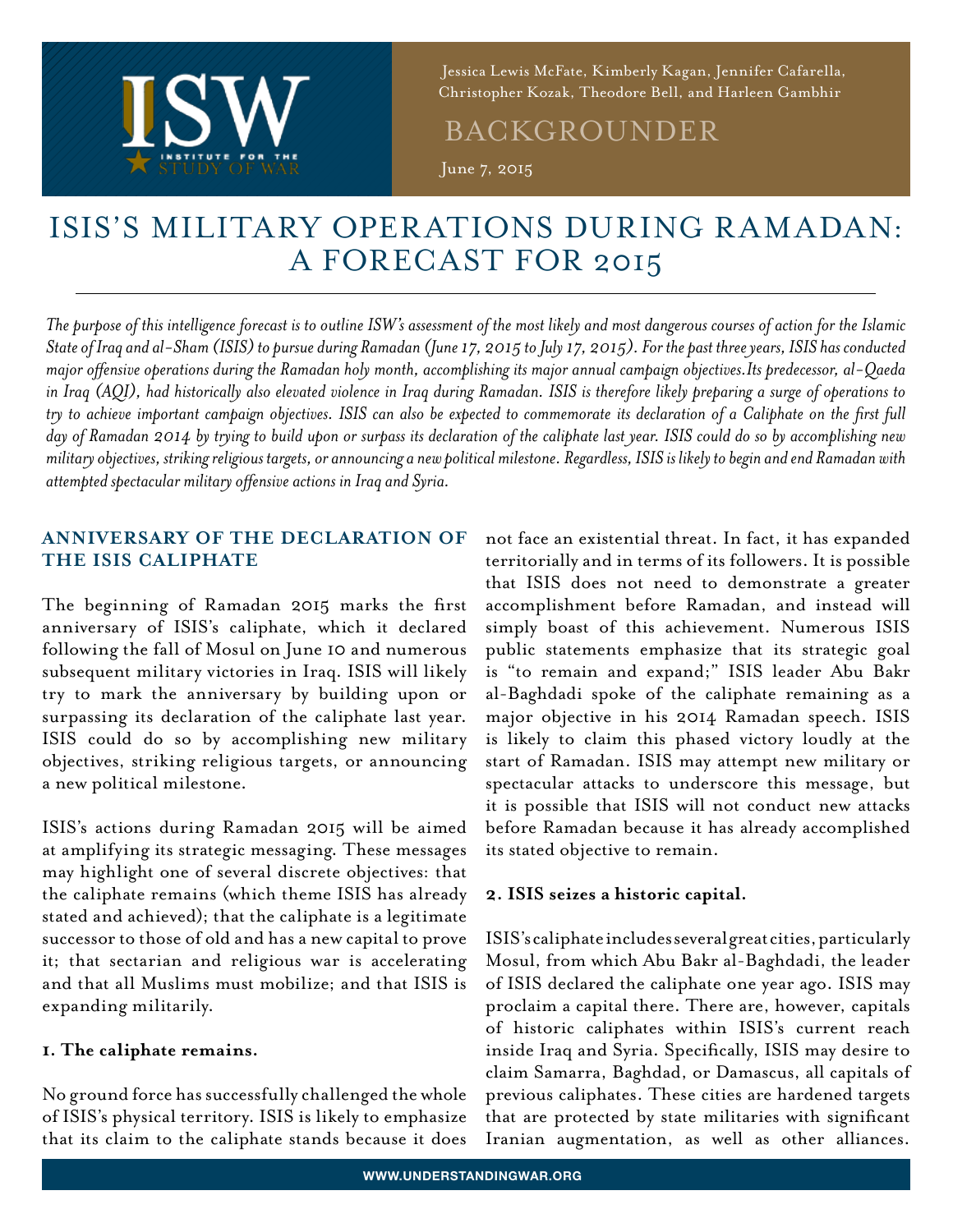ISIS's selection of these targets would presuppose the defeat of the militaries currently defending those cities or their redeployment to other objectives in ways that leave the capitals vulnerable. ISIS may therefore attempt to collapse the Iraqi Security Forces (ISF) and Syrian Arab Army over the course of its 2015 campaign, possibly before Ramadan, though more likely over the course of 2015.

#### **3. ISIS stokes regional sectarian or religious war.**

ISIS may attempt to accelerate the regional sectarian war by targeting Shi'a religious holy sites with spectacular attacks, especially in Karbala, Najaf, and Samarra in Iraq. AQI's destruction of the al-Askari mosque in Samarra in February 2006 dramatically accelerated sectarian violence in Iraq. ISIS attempted to reach Samarra in its 2014 ground offensive and Karbala and Najaf in its terrorist campaign. As Ramadan is a religious holiday, pilgrims from all over Iraq go to the shrines, making them vulnerable to infiltration by ISIS. ISIS is also present in areas proximate to the shrine cities from which it could stage attacks. The ISF, Iran, and its proxies are likely to have to balance counteroffensive operations elsewhere in Iraq against these positions. ISIS will also likely target Shi'a populations outside of Iraq and Syria, particularly in Yemen and Saudi Arabia and possibly further abroad.

#### **4. ISIS attacks to maintain its military momentum or to expand.**

It is also possible that ISIS will designate its next military objectives in conjunction with Ramadan simply to consolidate its gains, expand its territory, or set conditions for its next annual campaign. Momentum is a critical component of ISIS's current campaign, though it essentially supports ISIS's defensive objective to remain in the face of many adversaries. ISIS may seek limited military objectives before or during Ramadan 2015 simply to maintain its momentum rather than launching new campaign objectives. Alternatively, ISIS may attack in order to begin a new phase of conquest and consolidation.

To determine which of these forecasted objectives ISIS may attempt, ISW used the traditional techniques of intelligence preparation of the battlefield (IPB). IPB is a process of analyzing enemy forces, terrain, weather, and civilian considerations in order to anticipate their effects upon friendly forces and their planned or ongoing operations. In the context of a known and cogent adversary, IPB involves analysis of the adversary's possible courses of action, given existing knowledge about the adversary's capabilities, tactics, and intent. Courses of action are ranked from most to least likely and evaluated for the dangers that they potentially pose to friendly force operations. The purpose of enemy course of action projection is to inform decision-makers with accurate forecasts that adequately account for a range of possibilities as well as the outside risk of most dangerous courses of action. Most dangerous courses of action are designated as such because they are not most likely, but they are nevertheless plausible. Illuminating them allows commanders to mitigate risk while planning in the context of most likely courses of action.

ISW has previously assessed the battlefields in which ISIS is engaged, including Iraq and Syria. It has also assessed ISIS's capabilities, limitations, disposition, and intent from the openly available sources. These assessments inform this product. The following scenarios will explore the most likely and most dangerous scenarios that ISIS could execute before and during Ramadan 2015 in pursuit of some or all of these strategic objectives. The scenarios consider ISIS's possible actions in Iraq, Syria, the Near Abroad (historical caliphate lands in the Middle East, North Africa, Caucasus, and Southwest Asia), and the Far Abroad. ISIS has spoken of and begun acting upon most of the concepts of operations described below.

## **ISIS'S MOST LIKELY COURSE OF ACTION (MLCOA): MAINTAIN THE STATUS QUO THROUGH RAMADAN 2015**

ISIS's most likely course of action through the end of Ramadan 2015 is to continue its current military campaign in Iraq, Syria, and abroad, while claiming victory as an uncontested and expanding caliphate during its first year. ISIS's current campaign, which included major operations at Ramadi, Baiji, and Palmyra, allows ISIS to maintain momentum,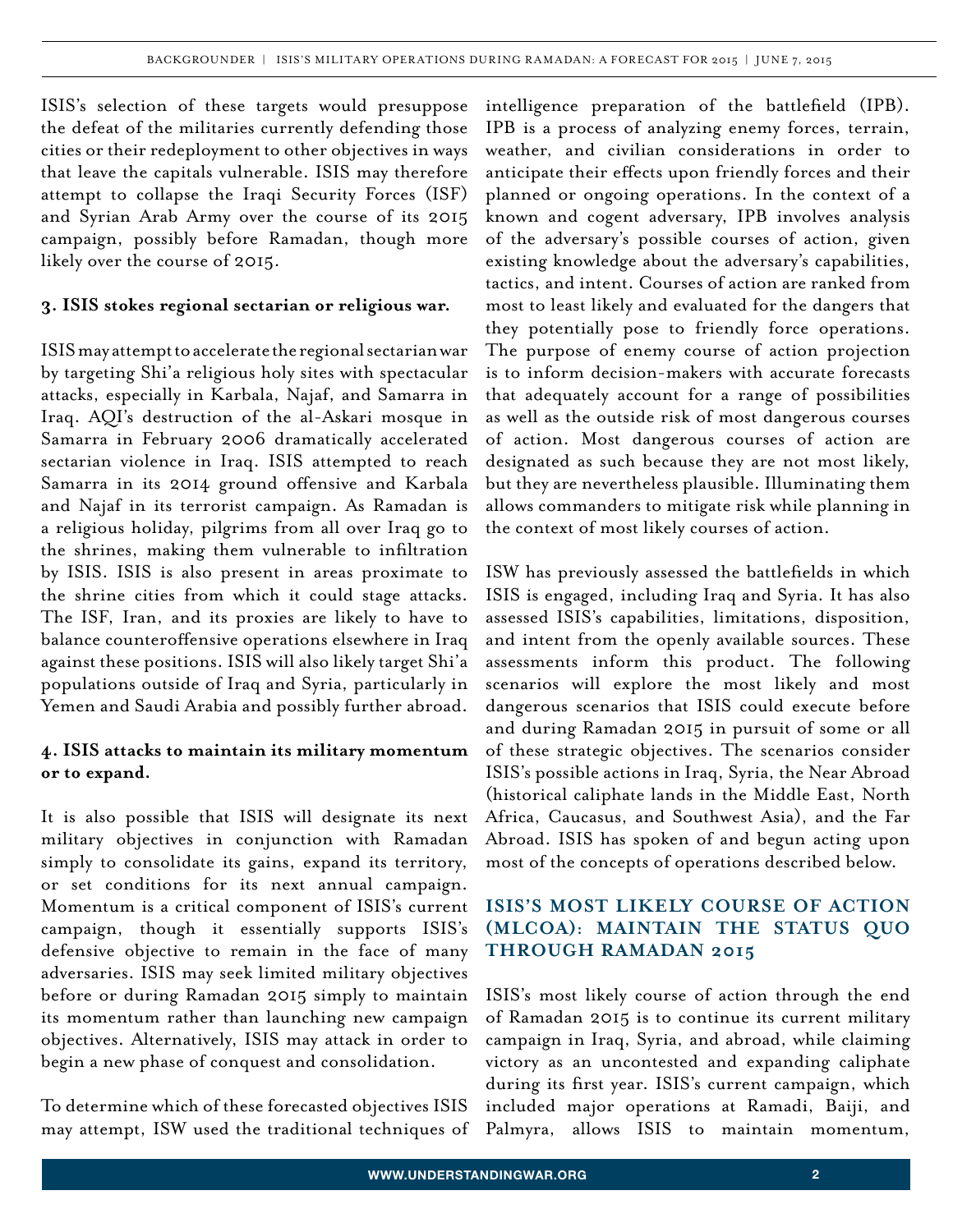demonstrate that it has not been degraded by anti-ISIS efforts, claim a message of victory, and set conditions for future campaign phases. ISIS will likely make a formal announcement to this effect at the start or during Ramadan 2015. ISIS will also likely maximize its opportunities to dismantle competing militaries in Iraq and Syria to demonstrate that its caliphate will be unrivaled in the years to come. ISIS will likely continue to attempt to show the futility of the U.S. led anti-ISIS coalition and try to break its will to fight.

#### *Iraq Most Likely: Control the Euphrates River Valley, Consolidate Anbar, and Expand Elsewhere in Iraq*

ISIS approaches Ramadan 2015 having gained control of Ramadi, the provincial capital of Anbar and longstanding symbol of ISF resistance to ISIS in Sunni-held areas. Seizing Ramadi supported ISIS's operational objective of consolidating control of Anbar province, now obstructed in only three places: Haditha, al-Asad airbase, and Habaniya. ISIS is therefore likely vigorously to continue its Anbar consolidation before end of Ramadan 2015. Haditha is the last standing major urban area in Anbar that has yet to fall to ISIS. Seizing Haditha would also allow ISIS to control critical infrastructure, including the Haditha dam. Control of Haditha dam would give ISIS further ability to impose water shortages and create counter-mobility obstacles through flooding that disrupt and fix the ISF, Shi'a militias, and Sunni tribes. ISIS would thereby set conditions for future operations.

ISIS is also likely to target the Iraqi Security Forces' remaining strategic military positions in Anbar, particularly Habaniya. Seizing Habaniya and al-Asad airbase would essentially collapse the ISF and Sunni tribal resistance to ISIS in Anbar, completing ISIS's control of the province and the Euphrates in Iraq. Al-Asad is also significant as a political target because it is a base housing U.S. personnel. ISIS may target it, as it has in the past, in order to persuade the U.S. led coalition to abandon its campaign in Iraq and Syria. Other limited military objectives that ISIS may pursue, such as attacking the Baghdad International Airport, Taji Base, Balad Airbase, or COB Speicher could potentially also generate this political effect.

ISIS may attack the bases generally, isolate them from reinforcement, or attempt to seize them through complex attacks, witnessed elsewhere in Iraq and Syria over the last two years. Targeting bases through terrorism and infiltration in order to collapse the will of the Iraqi Security Forces or create an insider opportunity is more likely than overrunning these hardened facilities through direct military means, such as complex attacks. This is a likely as well as most dangerous course of action for ISIS from a U.S. perspective.

ISIS may also expand dramatically before the end of Ramadan to achieve the best possible snapshot of territorial claims prior to the announcement of a new campaign phase. ISIS has the potential to expand further south of Baghdad into historic AQI support zones in Mahmudiyah, Yusufiyah, and Salman Pak. The Shi'a militias and the ISF have protected these zones since 2013, but they may not be as concentrated as in previous years because of competing priorities. Likewise, ISIS may seek to seize Diyala, specifically Baquba, which had previously housed the capital of AQI's preceding governorate, the Islamic State of Iraq. ISIS has available military resources in the Zaab triangle (the terrain bounded by Sharqat, Hawija, and Baiji) and may use them to expand near Kirkuk or to fix ISF and Shi'a militias at Baiji and Tikrit in support of an Anbar and Euphrates consolidation campaign phase.

#### *Syria Most Likely: ISIS Sets Conditions for Major Military Operations in Western Syria*

ISIS initiated a new phase of military operations in Syria on May 20, 2015 with the seizure of Palmyra and proximate military bases in eastern Homs Province. In doing so, ISIS transitioned from rear area operations in Syria to an offensive posture in preparation for major military expansion into western Syria. ISIS has likely already outlined a campaign plan for its Syrian theater. ISIS's strategic objective in Syria in this new phase is likely to expand its territorial control, break the Syrian Arab Army, and absorb large segments of Syria's armed opposition. ISIS will likely apply pressure to seams between distinct geographic fronts in Syria and within human networks in order to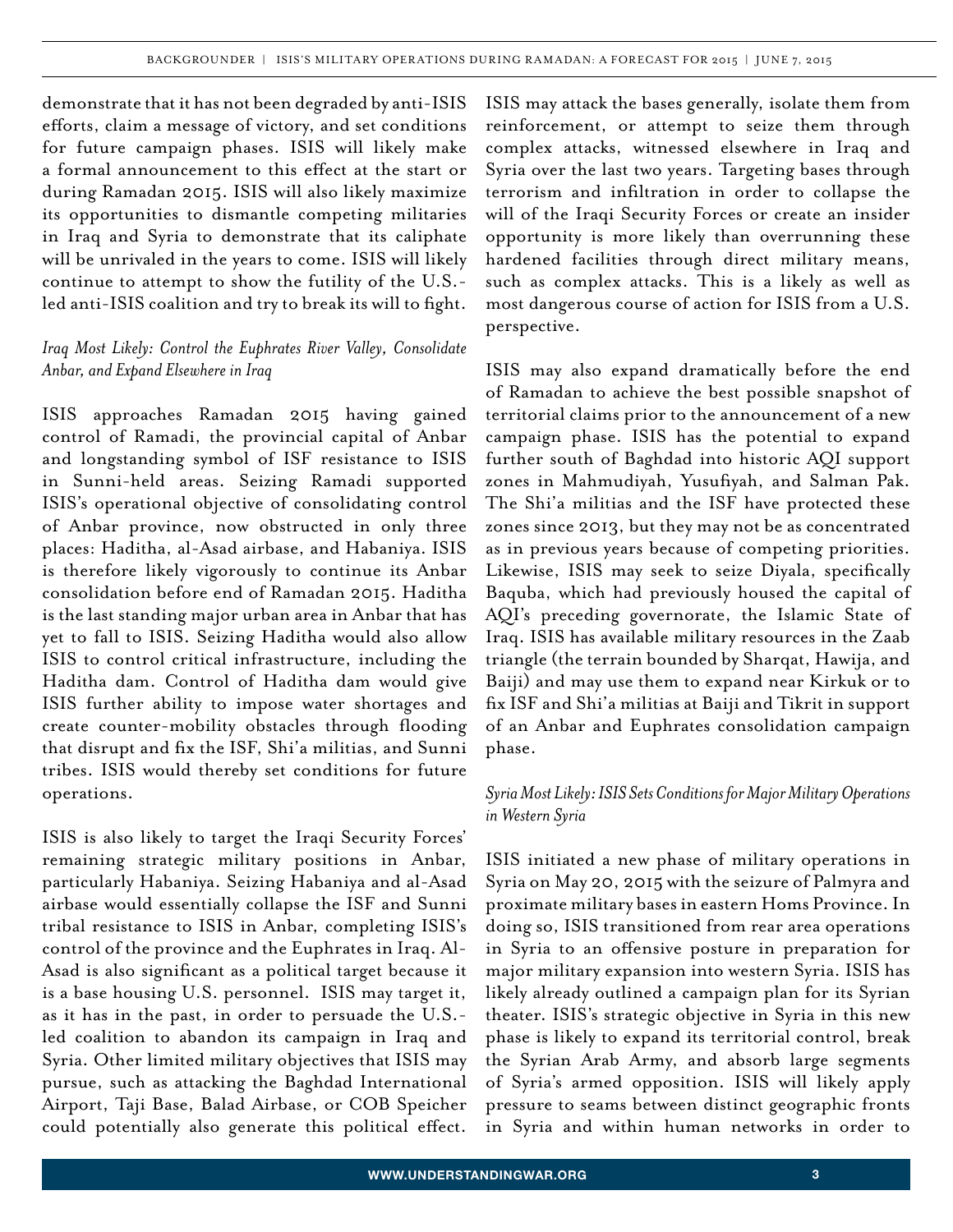

unravel the stalemated conflict and create follow-on opportunities that it can exploit.

ISIS's most likely course of action in Syria in the 2015 Ramadan period is to undertake offensive action to secure the territorial integrity and functionality of its Caliphate lands in Syria and to position ISIS forces for future major expansive operations into the key terrain of the Syrian civil war. ISIS is likely to launch offensives to consolidate its control over central and eastern Syria and establish a firm and defensible western flank near Damascus. First, ISIS is likely to attack and attempt to seize two military bases west of Palmyra that could create a defensible western flank on the approach to Palmyra. The  $T_4$  (Tiyas) and Shayrat military airbases represent vulnerable targets to ISIS, which is able to attack both facilites from more than one axis. In addition, ISIS is likely to capitalize on the opportunity to connect its swath of territorial control at Palmyra with ISIS-held Deir ez-Zour Province by eliminating remaining regimeheld terrain on the western outskirts of Deir ez-Zour City. ISIS's seizure of Palmyra severed the regime's ground line of communication (GLOC) to Deir ez-Zour, constraining the regime to aerial resupply of now-surrounded regime forces west of Deir ez-Zour

city. The fall of Deir ez-Zour and the remaining cities in Anbar would give ISIS control of the Euphrates in Iraq and Syria.

ISIS will likely conduct two supporting efforts in order to succeed. ISIS is currently vulnerable at the Tel Abyad border crossing north of Raqqa City as a result of the close proximity of opposing Kurdish forces, the YPG. ISIS must disrupt an ongoing YPGled offensive against Tel Abyad and then contain Syrian Kurdish YPG forces within pockets of YPGheld terrain surrounding the border towns of Kobani and Ras al-Ayn. ISIS is likely to disrupt the Tel Abyad offensive in Hasaka Province, where ISIS can escalate against YPG-held terrain while protecting the rear of its ongoing offensive near Palmyra. Ongoing ISIS attacks on Hasaka City already indicate that ISIS intends to disrupt the YPG in this manner. Second, ISIS will likely fix Syrian opposition and Jabhat al-Nusra (JN) forces north of Aleppo City in order to disrupt a planned JN and opposition offensive there. ISIS would likely attempt to thwart the Aleppo operation because it has not yet set the necessary conditions to exploit the destabilization of Aleppo city that the rebel offensive would accelerate. Ongoing ISIS attacks of critical JN and rebel-held terrain near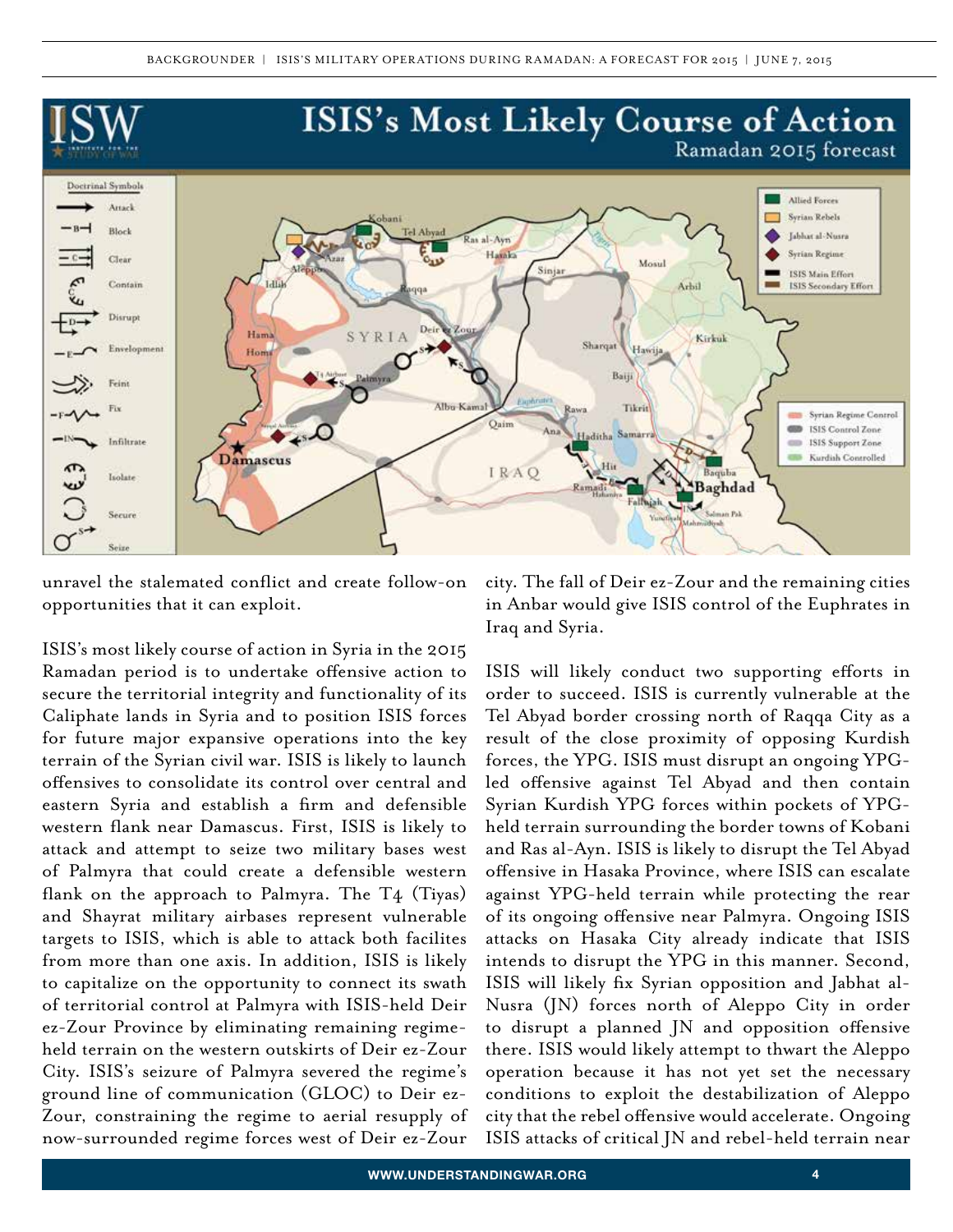the border town of Azaz indicate that ISIS has this intent. Therefore, ISIS is likely already conducting the two supporting efforts that the Most Likely Course of Action (MLCOA) main effort requires.

#### *Abroad Most Likely: Claim success along existing regional and international lines of effort*

Over the course of Ramadan 2015 ISIS will most likely continue its multi-pronged global campaign, which it initiated in June 2014. ISIS will likely capitalize on Ramadan and the one-year anniversary of the declaration of the caliphate as opportunities to demonstrate the global reach and lasting power of the organization. To do so ISIS will likely direct or encourage its regional affiliates and supporters to undertake spectacular action in the pursuit of their local campaign objectives. To achieve maximum effect, ISIS's leaders will likely encourage affiliates to plan actions clustered in time, perhaps on the anniversary of the caliphate declaration, so that they can be united in a common messaging framework.

In the Near Abroad, ISIS's affiliates will likely continue their campaigns to exacerbate local conflicts, recruit, and seize terrain. In Libya, ISIS's affiliates will likely seek to expand their territorial control, possibly using

the newly consolidated city of Sirte as a base. ISIS's Libyan affiliates will likely also expand social control in Sirte and Derna. ISIS's leadership within Iraq and Syria will likely capitalize upon these military and governance successes as an opportunity to emphasize the regional strength and spread of the organization. Within Egypt ISIS's Wilayat Sinai will likely also attempt to capitalize on existing unrest to recruit amongst the local population while launching large explosive attacks on security forces. ISIS's affiliates may attempt to administer governance or claim territorial control within the Sinai and Afghanistan, both as a means of proclaiming caliphate expansion and as a way to prepare for future military operations.

ISIS's affiliates within Saudi Arabia and Yemen are likely to exacerbate local conflicts by attacking Shi'a targets. In particular ISIS's Wilayat Najd in Saudi Arabia will likely attempt additional attacks on Shi'a mosques in order to increase tensions between the Saudi government and its Shi'a minority. ISIS's affiliates in Yemen may expand brutal attacks against al Houthi forces as a means of gaining support from local tribes and insurgent elements. Finally, ISIS's affiliates and networks in West Africa will likely continue efforts to plan explosive or mass casualty attacks, either within Morocco, Tunisia, Algeria

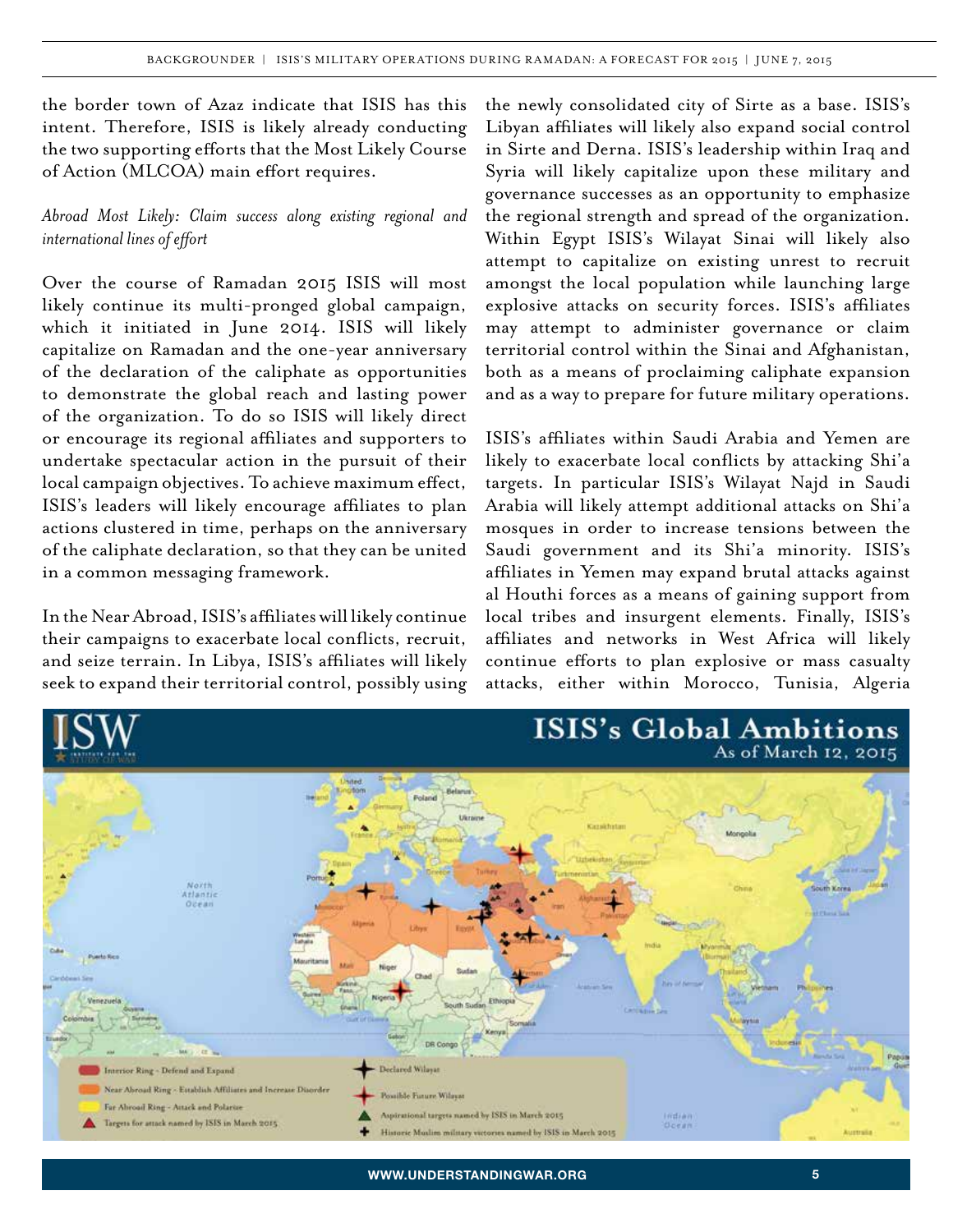or southern Europe. ISIS-linked actors may take advantage of refugee flows from Libya into Italy as a means for launching such an attack.

In the Far Abroad, ISIS will likely conduct outreach to nations with sizeable Muslim populations in order to encourage mobilization and attacks. ISIS may announce the creation of a *wilayat* in the Caucasus over the course of Ramadan, possibly through an attack on Russian security forces in Chechnya. ISIS will likely also release propaganda messages aimed at China, Turkey, and Southeast Asian countries to gain recruits and to intimidate foreign governments. ISIS may even send emissaries to active jihadist groups in Malaysia, Indonesia, and the Philippines. In nations with relatively small Muslim populations, ISIS will likely encourage lone wolf attacks on military and police targets in order to inspire fear and encourage adversaries such as the United States, Canada, Great Britain and Australia to withdraw from Iraq.

## **ISIS'S MOST DANGEROUS COURSE OF ACTION (MDCOA): ISIS INITIATES NEW CAMPAIGN TO SEIZE HISTORIC CALIPHATE CAPITALS, PROVOKE REGIONAL WAR, AND FORCE THE WEST TO END MILITARY ACTION**

ISIS's most dangerous course of action in the next six weeks is a transition to a new phase in its campaign by escalating attacks against religious or political targets that alter the calculus of strong states in the region and abroad. It is possible that ISIS will mark its first anniversary as a caliphate by sowing seeds for regional disorder, marked with spectacular and surprise attacks upon targets that have hitherto been assessed by ISW to be outside the realm of likely action by ISIS. In particular, ISIS may attempt to spark a regional sectarian war, as indicators of this regional vulnerability are widely presenting in Syria and Yemen as Arab states and Iran confront one another Actions may include attacks against Shi'a religious sites and actions against military sites with U.S. or Western allied personnel to cause them to end their involvement in the mid-term.

*Iraq Most Dangerous: ISIS Attacks Shi'a holy sites to spark regional sectarian war*

ISIS may attack Shi'a holy sites in Iraq in order to spark a regional sectarian war. When ISIS's predecessor, AQI attacked and destroyed the al-Askari mosque in Samarra in February 2006, it sparked a sectarian war in Iraq, a precedent that ISIS likely desires to repeat. An ISIS attack upon Samarra that damages the shrine will likely have cascading effects to increase sectarian violence in Iraq, or possibly more drastically to provoke an Iranian occupation that would stir escalatory responses from Arab states. An attempt by ISIS to control the city would likely precipitate the same outcome.

ISIS clearly intends to attack Samarra, likely in order to control it ultimately, as ISIS has held positions on all sides of the city over the course of the last year. Samarra also has a majority Sunni population despite its religious significance to Shi'a Muslims. ISIS would likely destroy the al-Askari shrine if it gains control of the city, a sure way for ISIS to ignite sectarian escalation. Security in Samarra is now highly controlled, however, and the ISF is augmented by numerous Shi'a militias as well as Iran's Islamic Revolutionary Guard-Qods Force (IRGC-QF) since the fall of Mosul. Protecting the al-Askari shrine is of paramount significance to the enemies of ISIS in Iraq, and they have succeeded in protecting the city from numerous attacks by ISIS since June 2015, including one attack that occurred several days before the fall of Mosul. Compared to the other shrines at Khadimiya in Baghdad, Karbala, and Najaf, it may be the hardest target for ISIS to penetrate.

ISIS may instead attempt to conduct spectacular attacks upon the other holy cities, particularly Karbala, which is proximate to ISIS's positions in eastern Anbar. An attack by ISIS in Karbala or Najaf could cause Iranian-backed militias and Iranian core assets to alter their disposition across Iraq to concentrate upon the defense of the shrines. This would give an inherent military benefit to ISIS in consolidating its core strength in northern and western Iraq. It would also likely spark sectarian violence across Baghdad, Diyala, Samarra, and the Baghdad Belts that would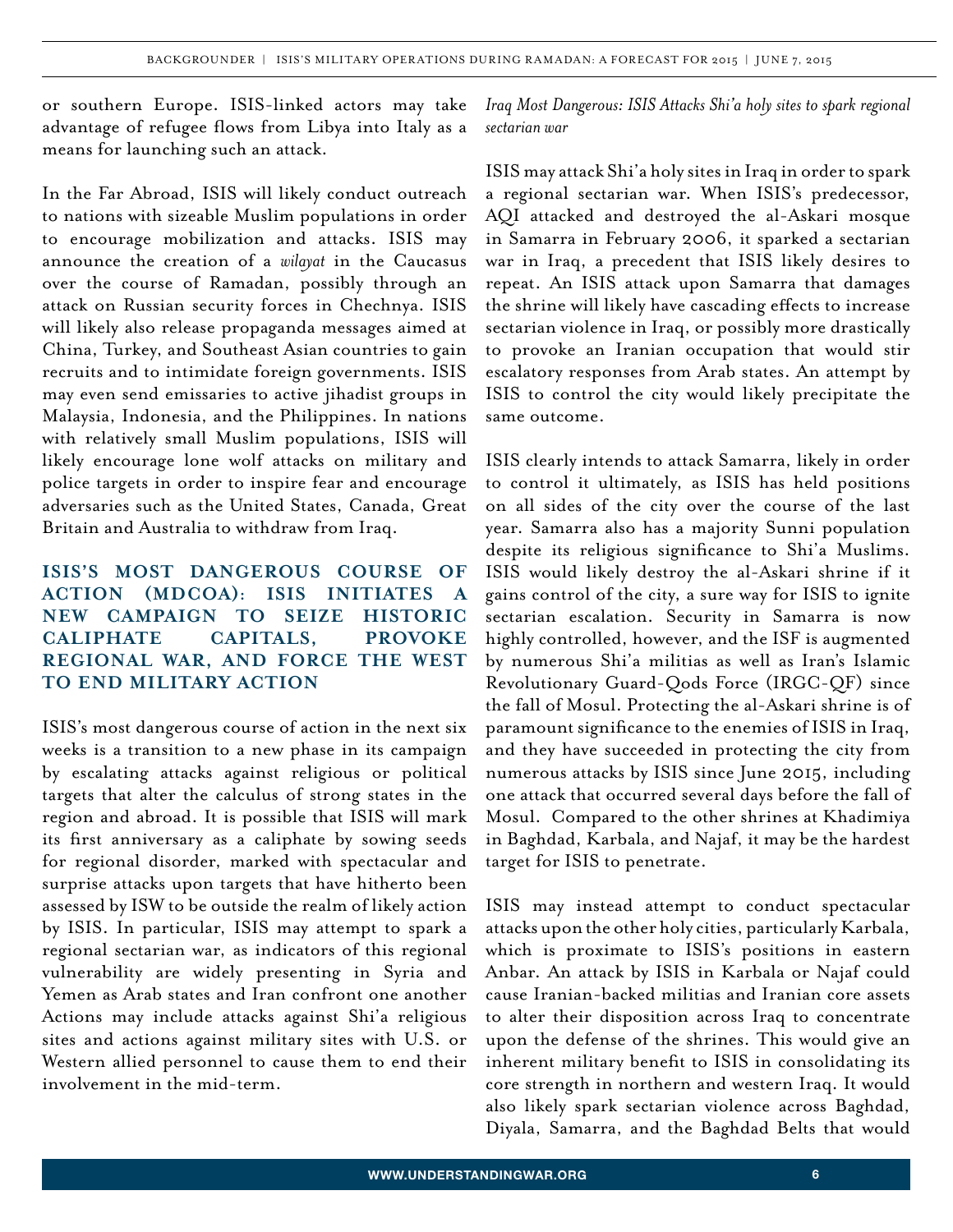

generate the conditions of national disorder in Iraq that would allow ISIS to progress further.

#### *Iraq Most Dangerous (Alternative): ISIS attacks Baghdad from the interior to undermine the government's control*

ISIS desires to break the Iraqi state, and ISIS also likely desires to control Baghdad. Baghdad is a historic caliphate capital during an age of caliphate greatness, and the symbolism of a caliphate seat in Baghdad would resonate as part of the progression of the caliphate in ways that would appeal to ISIS's repeated use of Ramadan as a marker of strategic progress. Baghdad is also the seat of government of Iraq, and compromising security in the capital at a critical point for the measure of ISF recovery would likely accelerate Iraq's descent into permanent disorder. However, Baghdad also likely houses the greatest concentration of security forces in Iraq, making it the hardest and largest urban target in the country for ISIS to penetrate. ISIS can however create conditions inside Baghdad that puncture the security bubble of the capital and fundamentally threaten Baghdad as the seat of government and core defense of the state of Iraq against ISIS's occupation.

ISIS's military positions elsewhere in the country consistently form rings around the capital that showcase its central position within ISIS's military campaign. Its military campaign has focused upon Baghdad historically, and it was the principal attack zone that ISIS designated in 2013 while ISIS was attempting to spark a sectarian war in Iraq. The elevation of the threat of ISIS after June 2014 likely generated a security crackdown in the capital, which either deterred or obstructed ISIS's continued operations there in late 2014. ISIS's signature VBIED and IED attacks have begun to increase in recent months, indicating that ISIS still has freedom of maneuver in the capital, but this is likely an adaptation. ISIS has likely adapted to new security measures as well as new displaced populations, through which ISIS may have infiltrated Sunni areas of the capital. The threat of ISIS sleeper cells and ISF infiltration is high enough to make an ISIS plan to destabilize Baghdad in conjunction with Ramadan 2015 feasible.

ISIS will likely conduct spectacular attacks across Baghdad in conjunction with most other courses of action, but Baghdad may also be the main effort that ISIS will pursue during Ramadan. An attack by ISIS upon Baghdad would also require that ISIS neutralize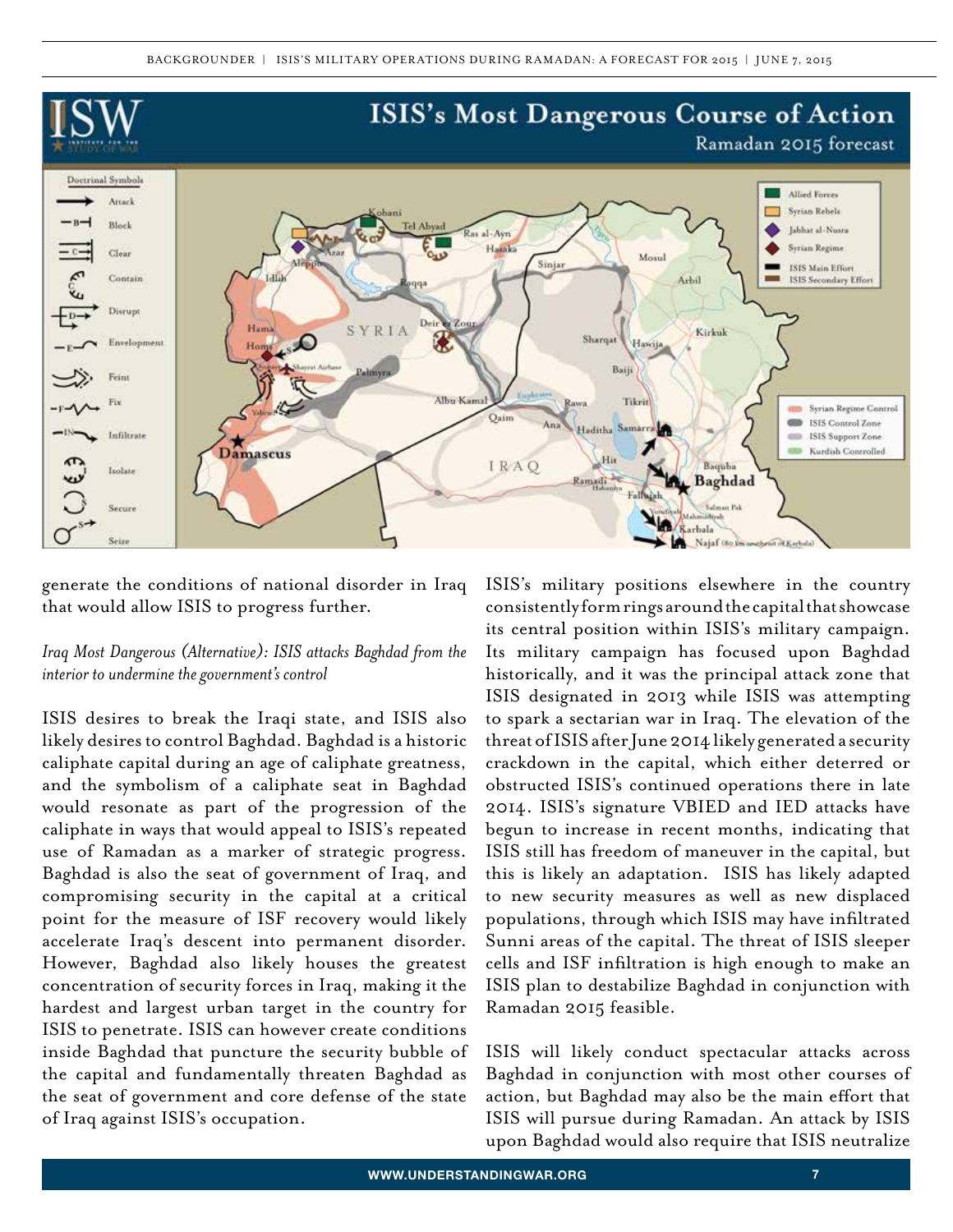the strategic defensive bases around the capital, namely Baghdad International Airport, Taji Base, and Balad Airbase. ISIS may attack these bases to fix ISF reinforcements there, focusing upon low-level or spectacular attacks in the city to overwhelm the ISF and militias on the interior, or to spark civilianon-civilian sectarian violence. Alternately, ISIS may attack these bases with the intent to overrun one or all of them, demonstrating the permanent dissolution of the ISF either by overrunning the headquarters of key ISF units like the CTS, or be eliminating airfields and key training bases. Baghdad would be exposed to further attacks by ISIS, and also to occupation by Iran and its proxies, if the state defense of the capital fails.

#### *Syria Most Dangerous: ISIS launches offensive to seize Homs City and force the Assad regime to contract*

ISIS's most dangerous course of action is to launch a major and immediate offensive operation to alter the course of the Syrian war in the near term and cause exponential damage to the Assad regime. One feasible way for ISIS to change ground conditions in the 2015 Ramadan period is to launch a major offensive to seize control of the regime-held provincial capital of Homs City, a vital logistical hub for the regime.

ISIS retains latent military capability in the Syrian-Lebanese border region south of the city that it could activate to launch feint attacks against key regimeheld positions nearby, such as the towns of al-Qusayr and Yabrud and the Shayrat military airbase. Major attacks against these towns would likely provoke a considerable regime deployment to reinforce them, and ISIS could take advantage of this shift in the regime's military posture to deliver a major attack against Homs City itself. Such an offensive, if highly successful, could ultimately force the regime to abandon the most remote outposts of its 'army in all corners' strategy – such as Aleppo, Deir ez-Zour, and Hasaka – and contract into the core terrain of a rump Alawite state in a manner which would enable ISIS to direct its full combat power against al-Qaeda affiliate Jabhat al-Nusra and other rebel groups in northern and southern Syria.

Two indicators that ISIS is pursuing this course of action to defeat the Assad regime have already occurred in early 2015. ISIS increased its anti-regime rhetoric and imagery in early 2015, indicating that ISIS likely seeks to position itself as an anti-Assad actor in order to attract Syrian revolutionary groups to its ranks. Second, ISIS claimed credit for at least

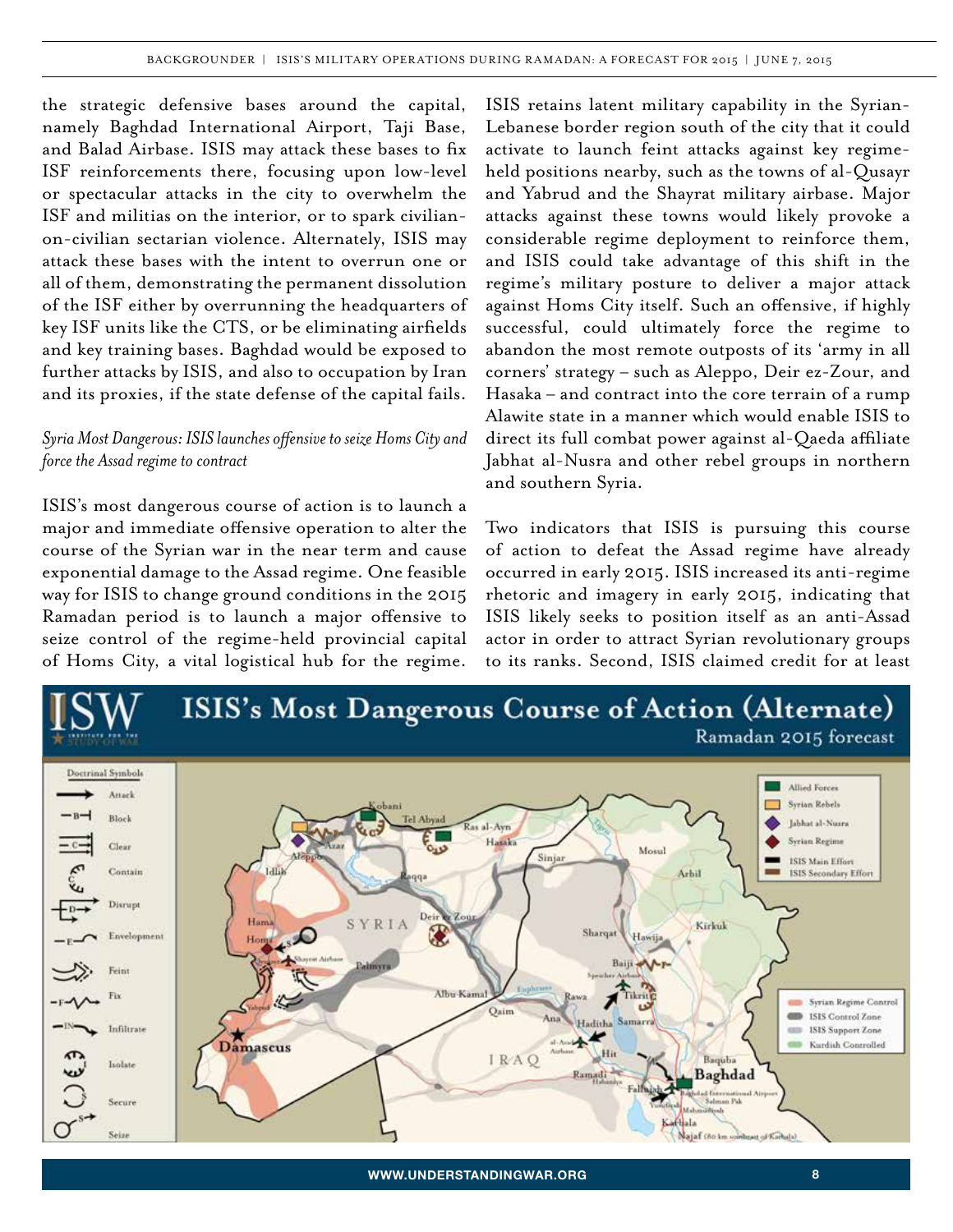two spectacular attacks targeting Alawite-majority neighborhoods in Homs City in 2015. In addition, the geography of ISIS control in central Syria makes this a feasible course of action. ISIS is currently unable to deploy directly westward against Homs from Palmyra because of a series of regime military bases on the Palmyra-Homs road. However, ISIS has reserve military capability in the northeastern Homs countryside that could mobilize to conduct a Homs City attack, bypassing the Palmyra-Homs City road altogether. This course of action would likely require ISIS to shift to a supporting effort in Deir ez-Zour, containing the Syrian regime on the western outskirts of the city rather than seizing that airbase.

This course of action is highly dangerous because it will likely cause exponential reverberations across other Syrian battle lines. Homs City has a large Alawite population, and ISIS is likely to conduct sectarian killings of the civilian population as a component of such an attack. A major threat to Homs City would likely prompt increased deployments of Iranian and Iranian-sponsored paramilitaries to the area, including Hezbollah reinforcements drawn from the Qalamoun border region, potentially opening avenues for Syrian rebels and Jabhat al-Nusra to attack Hezbollah on both sides of the Syrian-Lebanese border. Such activities could quickly escalate into sectarian clashes in the Bekaa Valley and greater Lebanon. ISIS gains in Homs City might also prompt more Syrian opposition fighters to align with ISIS and bolster its ranks due to the symbolic appeal ISIS would possess as the fighting force that effectively defeated the regime by capturing Homs, the 'capital of the Syrian revolution'. If ISIS's offensive succeeds in producing a regime contraction, ISIS, JN, and other Salafi-jihadist actors will assert near-total control over the vast majority of Syrian territory in an outcome damaging to any recovery of order in Syria, although those actors are likely to compete with one another violently for power and influence.

#### *Near Abroad Most Dangerous: ISIS supports or provokes regional sectarian war in the Near Abroad*

During Ramadan 2015 ISIS may seek to incite a broader sectarian conflict that implicates many states and raises general levels of disorder. There are at least three ways that ISIS's affiliates in the Near Abroad might participate in this effort. ISIS may use its Near Abroad affiliates to support one of the most dangerous courses of action described for Iraq and Syria, namely, to incite Shi'a mobilization generally, or to provoke the Iranian or Saudi governments directly.

ISIS's affiliates in the Near Abroad are well positioned to support a sectarian course of action initiated in Iraq or Syria. Over the first half of 2015, ISIS's affiliates in Saudi Arabia, Yemen and Afghanistan increasingly targeted Shi'a civilians with brutal and explosive attacks in an attempt to foster sectarianism on a local level. These attacks accelerated the Yemeni civil war, increased tensions between the Saudi government and its Shi'a minority, and raised ISIS's profile in Afghanistan. If ISIS initiated a major sectarian effort such as a bid for Homs in Syria or a city containing a shrine in Iraq during Ramadan, its Near Abroad affiliates in Saudi Arabia, Egypt, Yemen and Afghanistan would likely continue their local campaigns in order to distract and split the Arab- and Iranian- led coalitions that would form as a result.

Alternatively ISIS's leadership may attempt to foster sectarian conflict directly through coordinated action by its regional wilayats. ISIS may pressure either populations or states in pursuit of this objective. For the former, ISIS may direct its forces in Saudi Arabia, Yemen and possibly Afghanistan to simultaneously and repeatedly target Shi'a civilians or religious sites with explosive or particularly brutal attacks, such as mass executions. ISIS's intent in this case would be to aggravate Shi'a populations in a way that encourages grassroots violent mobilization of Shi'a and Sunni groups in Saudi Arabia and Iran, and that pushes existing conflicts in Yemen and Afghanistan to become sectarian. Given the organization's longstanding sectarian extremism, these developments would allow ISIS's affiliates to recruit from localized insurgencies, gaining influence and strength that would help ISIS expand in the long term.

ISIS's affiliates could also work to provoke increased the mobilization of Saudi security forces in a way that threatens Iran and leads to overall regional escalation.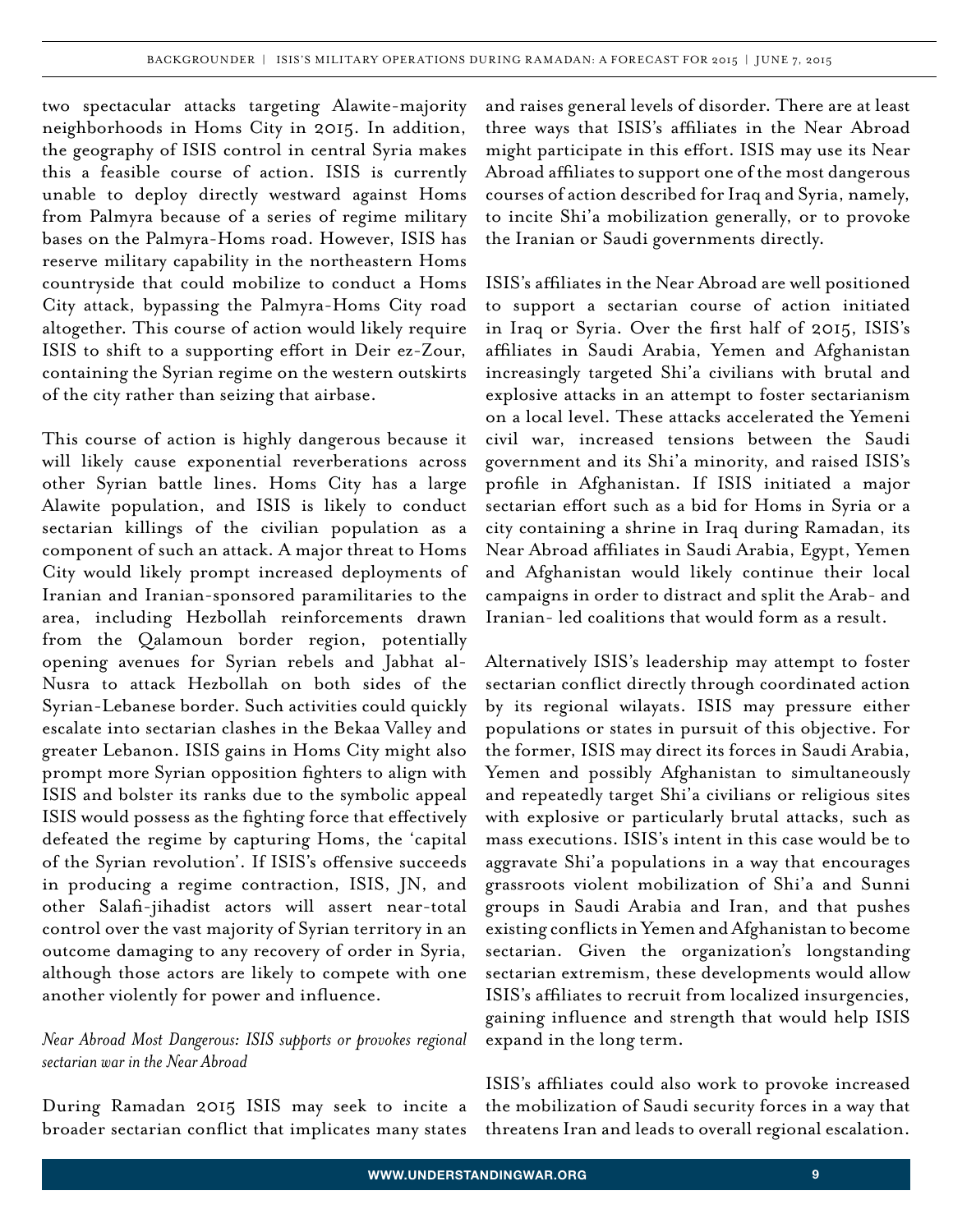ISIS has several means of doing so. For example, it could direct its affiliates in Saudi Arabia to launch an explosive attack against a Saudi military target, which ISIS supporters reportedly unsuccessfully attempted in early 2015. Such an attack likely would cause Saudi Arabia to increase its domestic security and escalate its mobilization in Yemen. Iran would then likely accelerate its activities to counter Saudi action in Yemen and possibly in Syria, setting conditions for a regional sectarian war.

#### *Far Abroad Most Dangerous: ISIS conducts synchronized attacks in the Far Abroad*

ISIS may direct synchronized attacks in the Far Abroad, both in order to demonstrate its reach and capability, and to intimidate the West. Since September 2014 ISIS has released frequent calls for its supporters in the U.S., Europe, Canada and Australia to attempt domestic attacks on civilians and security forces. Lone wolf and small cell attempts accelerated in the months following the Paris attacks of January 2015, as ISIS's supporters observed the power of a single successful attack. Western nations increased domestic security measures in response, heightening surveillance efforts and in some cases deploying additional law enforcement. Because of these efforts, the majority of ISIS supporters' plots over the course of 2015 have been unsuccessful. Nevertheless it is very likely that ISIS's supporters will attempt additional attacks over the course of Ramadan, either as individuals or as two to three man cells.

A less likely but more dangerous scenario is possible. ISIS may direct its followers to conduct synchronized attacks across multiple countries in concert with Ramadan. This effort could be undertaken in addition to the MDCOAs described above, as it does not require significant resources from ISIS in its Interior or Near Abroad. The communication and coordination necessary for a synchronized multi-national attack raises the possibility for failure. However, ISIS benefits from successful and unsuccessful attacks alike, as the latter usually results in media attention and the propagation of fear.

The United Kingdom, France and Australia are

particularly vulnerable to a Far Abroad plot, because ISIS contains many foreign fighters from those countries who remain connected to their local networks. ISIS could possibly work through those foreign fighters to encourage and perhaps resource attacks in multiple countries on a single day. Plans that involve more participants, targets, and communication are more susceptible to detection, however, which is the largest obstacle to ISIS successfully executing a series of multinational attacks. For this reason a Ramadan Far Abroad attack plan would probably involve small arms attacks, rather than bombings, since the materiel necessary for the latter is easier to trace. The ISIS far abroad MDCOA might include an attack on the U.S. homeland, although ISW cannot ever assess such a plot as feasible on the basis of open sources.

#### **CONCLUSION**

ISIS has several likely courses of action available that it may undertake over the course of Ramadan to continue pursuing its strategic objectives. Counter-ISIS forces are already arraying against some of the scenarios that are both likely and dangerous. U.S. led coalition forces in Iraq have focused airpower assets against ISIS attempted assaults on places such as Baghdadi, near al-Asad airbase, likely in an attempt to prevent this likely action. Iraqi and Iranianbacked forces are active in Anbar and Salah ad-Din in an effort to reverse ISIS's recent gains and secure Baghdad and Samarra by actively engaging in the quadrant northwest of Baghdad. Reinforcements to the Assad regime, including Iranian and Iranianbacked proxy forces, have been reported in Damascus and Latakia, though ISW does not yet have multisource reporting to substantiate these claims. If these reinforcements have indeed arrived, they will likely seek to stabilize the battlefield by conducting operations in Idlib province, recently seized by Jabhat al-Nusra and other rebel groups, to keep pressure off the predominantly Alawite province of Latakia. They may launch attacks to gain depth in Damascus city and its outlying areas, they may reinforce defensive positions, or they may attempt to regain Palmyra. These actions and dispositions mitigate, but do not eliminate, the military actions ISIS is likely to attempt during Ramadan. In some cases, they actually open